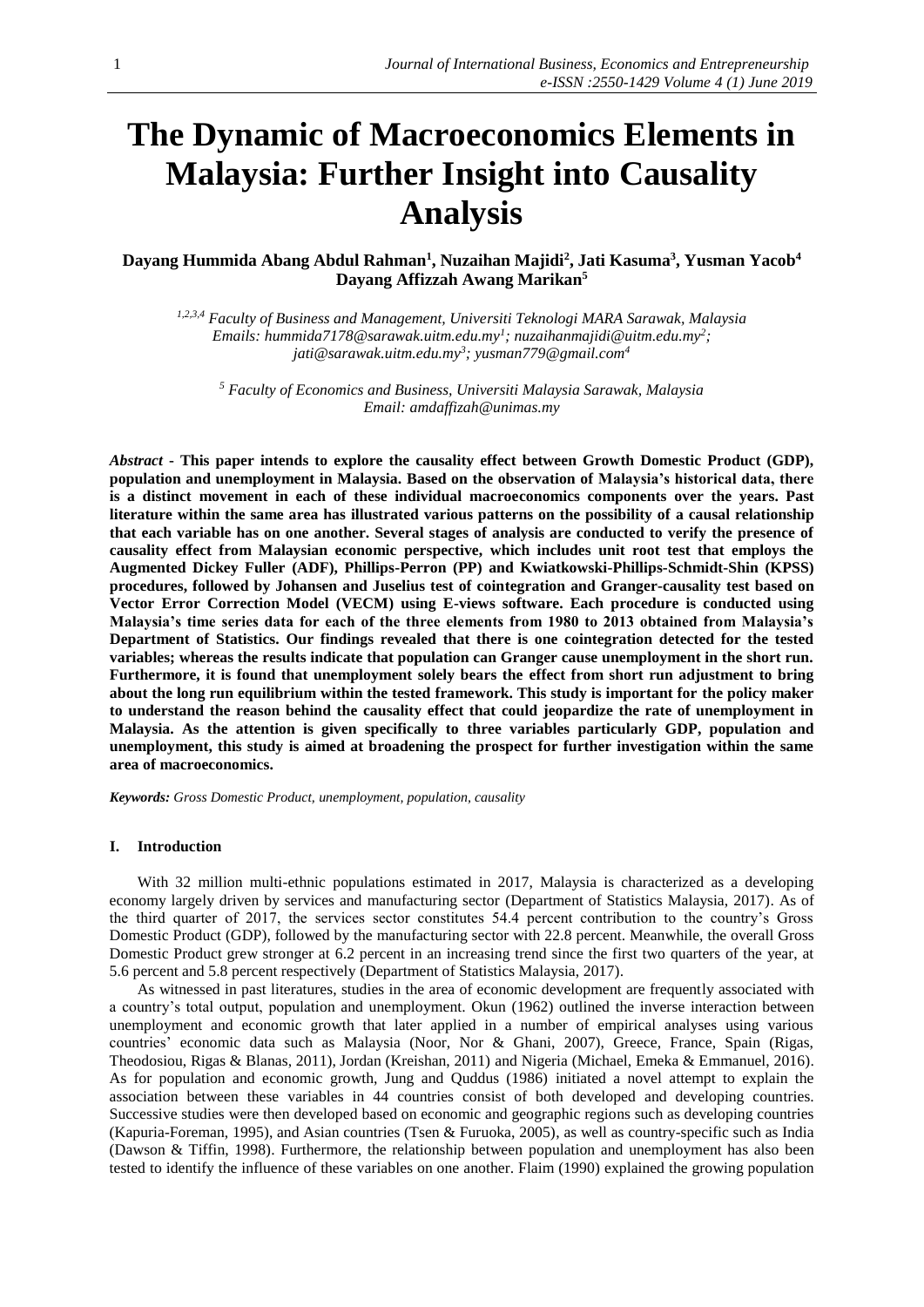in the United States during the 60s to 80s as the stimulator of unemployment in the country. This has enticed the emergence of more empirical evidences in different countries such as China, India, Pakistan (Aurangzeb & Asif, 2013) and the Philippines (Urrutia, Tampis & Atienza, 2017).

This study aims to provide further insight on causality relationship between economic growth, population and unemployment in Malaysia. To follow up on previous researches done in this area, the presence of both short run and long run cointegration and causal relationship between these three variables are tested using Malaysia's time series data from 1980 to 2013.

## **The Overview of Malaysian Economy**

## *Gross Domestic Product*

The growth of Gross Domestic Product in Malaysia has shown fluctuating trends from 1980 to 2013 as can be seen in Figure 1 (World Bank, 2017). In the early 1980s, Malaysia experienced sustainable annual GDP growth rate at an average of 7 percent with the acceleration in the manufacturing sector through the establishment of heavy industries, followed by the massive decline in 1984 and 1985 due to economic downturn resulted from high interest rate policy in the United States (Athukorala, 2010). The period from 1986 to 1996 saw the golden phase in the Malaysian economy with the introduction of more effective policies that boosted the economy such as privatization policy and the promotion of foreign direct investments. The Asian financial crisis in 1997 started in Thailand left a significant negative impact to the country's economy, to which Athukorala (2010) termed Malaysia as "the innocent victim of speculative attack that happened in the neighbor country" resulted from the liberation policy of capital market announced in early 1990s. Consequently, Malaysia recorded negative growth rate at 7.4 percent within this period. In 2008-2009, the global financial crisis triggered by the speculative bubble in the United States' housing market sparked yet another crack in the Malaysian economy in the form of decline in the share prices of the country followed by contraction in export earnings (Athukorala, 2010). Thus, GDP growth dropped significantly from 3.3 percent to -2.5 percent during this phase. As pointed by Munoz Moreno *et al.* (2016), the country's highly open economic environment has caused this fluctuation, whereby Malaysia is prone to external shocks resulted from the world's economic vulnerability.





### *Population*

In terms of total population in Malaysia, there has been a steady increase from 13.8 million in 1980 to 30.2 million people in 2013 as illustrated in Figure 2 (Department of Statistics, 2017). As for annual population growth, a declining trend is recorded within the period of study despite the rise in the number of people, ranging from 2.6 percent in 1980 to 1.5 percent towards 2013 (Department of Statistics, 2017). As reported by Malaysia's Department of Statistics (2017), the corresponding life expectancy has also improved continuously from 66 years for male and 70 years for female in 1980 to 72 years for male and 77 years for female in 2013. Furthermore, despite stable improvement in annual GDP per capita, from RM3,207 in 1980 to RM19,572 in 2010, the statistical data showed a constant decline in the fertility rate throughout the three decades, from 4 births per woman throughout her reproductive life in 1980 to 2 births per woman throughout her reproductive life in 2013 (Department of Statistics, 2017). Ismail, Rahman and Hamid (2015) also addressed similar observation in their conference proceeding where the elderly population in Malaysia has increased to 5.4 percent in 2014 as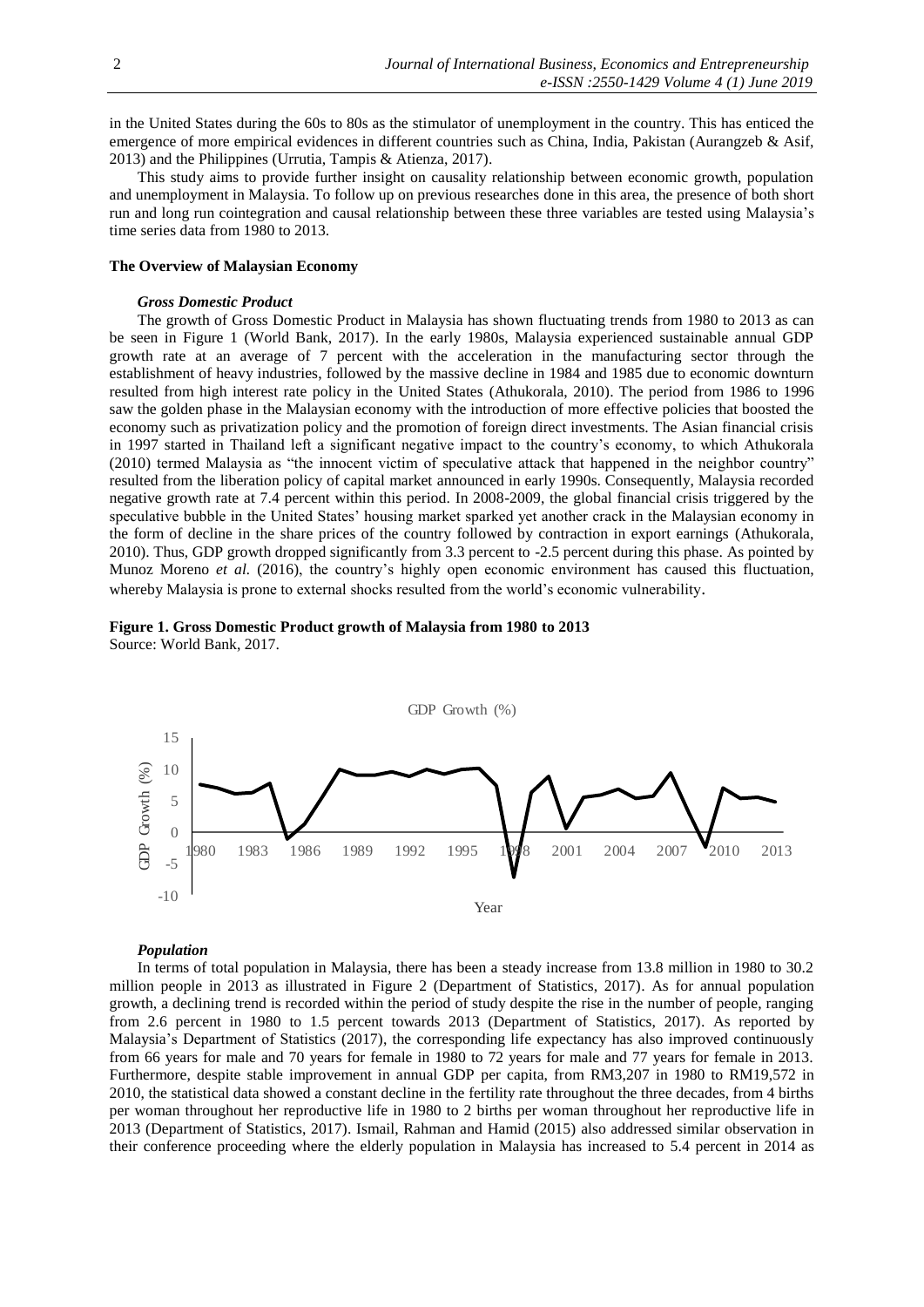compared to 3.3 percent in 1970, while the percentage of young population less than 14 years old declined from 44.8 percent in 1970 to just 26.1 percent in 2013.



**Figure 2. Total population of Malaysia from 1980 to 2013** Source: Department of Statistics Malaysia, 2017.

## *Unemployment*

The level of unemployment in Malaysia registered an annual rate in varying magnitudes from 1982 to 2013 as shown in Figure 3 (Department of Statistics Malaysia, 2017). From the statistics, the annual unemployment rate is relatively higher in the 1980s, reaching its peak in 1986 at 7.4 percent. Noor *et al.* (2007) attributed the soaring unemployment rate from 1984 to 1988 with the wide spread recession that caused significant dip in both internal and external demand particularly in the infant manufacturing sector during the period. From 1990 onwards, the rate of unemployment in the country has stabilized within the range of 3 percent to 4 percent annually. Overall, a declining pattern is observed on the rate of unemployment in Malaysia throughout the period of study.





# **II. Literature Review**

The relationship between unemployment and economic growth has long been the subject of argument among researchers. Arthur Okun (1962) in his original work stated that there is a negative interaction between these two macroeconomic elements, whereby 1 percent point decline in the US's unemployment rate would increase the national output by 3 percent. In Malaysia, the cointegration and Granger-causality analysis based on Okun's law by Noor *et al.* (2007) using time series data of the country from 1970 to 2004 indicate the presence of bidirectional causality between unemployment and the growth of Gross Domestic Product (GDP). Furthermore, there exist a negative interaction between these two variables. In another study, the validity of Okun's law in today's economic environment is further examined on three countries; Greece, France and Spain (Rigas *et al.*, 2011). It is revealed that two-way causality does not exist between GDP growth and unemployment rate in any of the countries. Similar result is obtained by Kreishan (2011) in the case of Jordan where changes in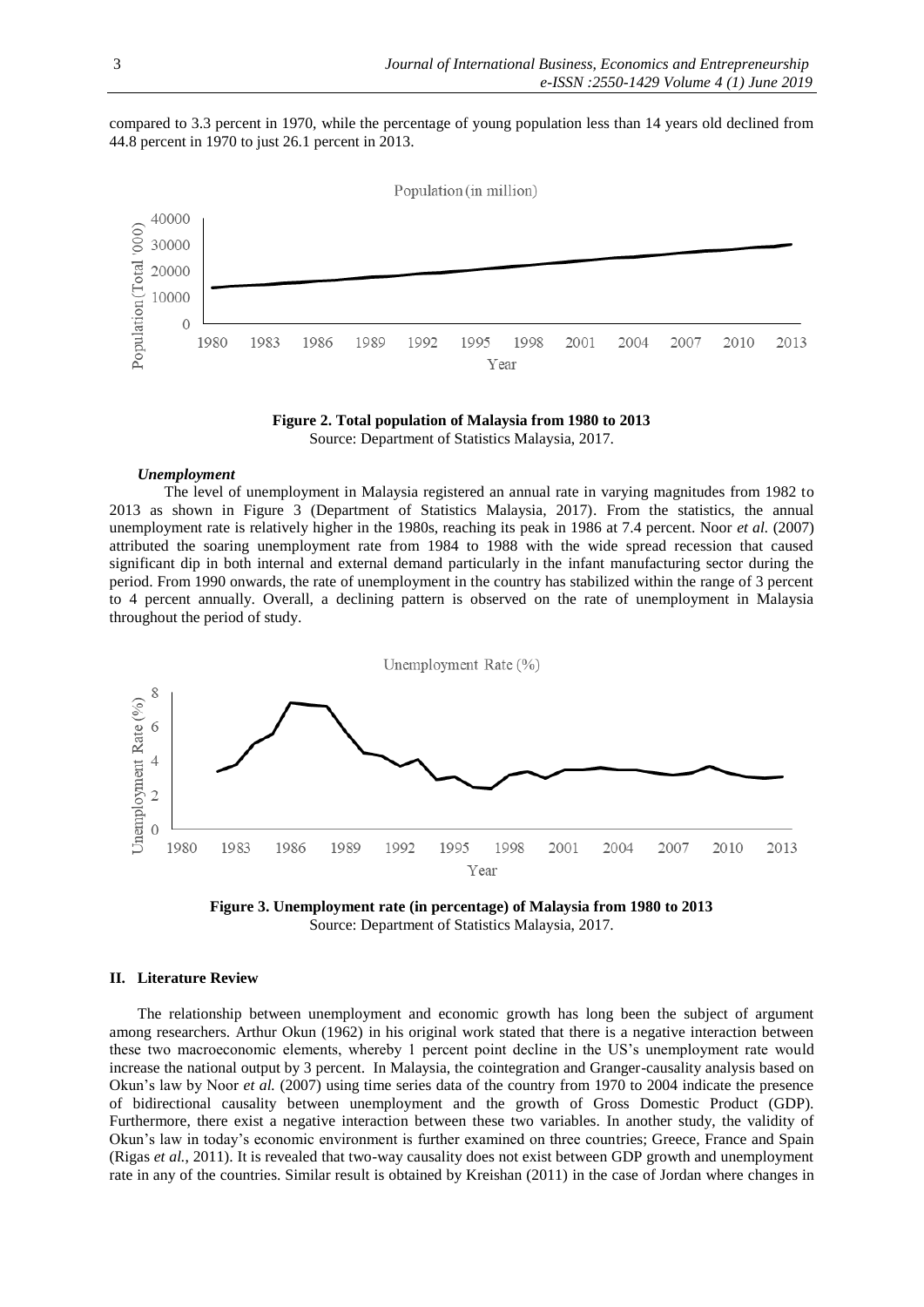economic growth in Jordan does not explain the problem of unemployment in the country despite the presence of long-run cointegration between the variables. More recently, Michael *et al.* (2016) investigated the causality between unemployment and real Gross Domestic Product in Nigeria and found a unidirectional relationship between these two variables where causality is running from the latter to the former.

In studying the association between population and economic growth, a number of researches cited the novel attempt by Jung and Quddus' (1986) Granger-causality analysis on annual data of population growth and economic development based on per-capita GNP of 44 countries including 19 developed countries and 25 developing countries. Their results however show no clear evidence on causality characterization between the two variables in these countries. Out of all 44 countries, only Ecuador, Tunisia and Sri Lanka passed the causality test with positive sign among developing countries. For developed countries, only Denmark and Japan supported the causality hypothesis between population growth and economic development. Kapuria-Foreman (1995) conducted similar analysis with smaller scope to 15 developing countries and found a distinct pattern of interaction between population and economic growth, measured by Gross Domestic Product per capita. Out of all 15 countries, this interaction was found only in India, China, Turkey and Chile. While the direction of causality is positive in China, Turkey and Chile, the population growth in India reacts negatively towards per capita income of the country. Dawson and Tiffin (1998) narrowed down the focus of the study further, where cointegration and Granger-causality procedure was employed to test the relationship between population and economic growth specifically in India. The time series analysis from 1950 to 1993 indicates the absence of longrun interaction between the two variables. Furthermore, population growth neither Granger causes economic growth in India nor is caused by it. In a more recent study by Tsen and Furuoka (2005) using time series data of 10 Asian countries including Malaysia from 1995 to 2000, mixed results are derived from the association between these two variables. A bidirectional causal relationship exists between population and economic growth in Japan, Korea and Thailand, whereby in China, Singapore and the Philippines, causality is present in one way movement from population to economic growth. In contrast, it is revealed that economic growth Granger causes population in Hong Kong and Malaysia, and not vice versa. While for Taiwan and Indonesia, no evidence is found on Granger causality between the two elements. Based on these findings, they conclude that there is no straightforward relationship between population and the growth of Gross Domestic Product as an indicator of economic development.

Moving to the interaction between population and unemployment, there are several studies conducted in the past in this particular area. Flaim (1990) observed an upward trend in unemployment rate in the United States during 1960s until 1970s along with growing population. Moreover, as the generation mature a decade later in 1980s, unemployment corresponded accordingly with relatively lower rate than the previous two decades. Hence, he confirmed that changes in age and population have an impact on unemployment. In a cross-country analysis to identify the determinants of unemployment in India, China and Pakistan, Aurangzeb and Asif (2013) did not find any bidirectional causal relationship between population and employment in any of the three countries despite there exists long run cointegration between variables under investigation. In the following year, Aqil, Qureshi, Ahmed and Qadeer (2014) attempted to discover the macroeconomic factors that influence unemployment particularly in Pakistan. Four variables namely economic growth measured using GDP, inflation, foreign direct investment (FDI) and population were tested against unemployment to examine their impact on the latter. Regression models were developed based on these variables using standard correlation procedure. While GDP and inflation are found to be insignificant to influence unemployment, it is revealed that FDI and population spill negative effect on unemployment. Urrutia *et al.* (2017) employed similar approach done by Aurangzeb and Asif (2013) in conducting a time series analysis from 1988 to 2004 to assess the presence of causal relationship among six macroeconomic elements including population and unemployment in the Philippines. Their findings indicate the significance of population in affecting unemployment in both short run and long run in a way that the former Granger causes the latter.

# **III. Research Method**

#### **Source of Data**

Three macroeconomic variables; Gross Domestic Product, population and unemployment rate are selected for this study using time series data from 1980 to 2013 obtained from Department of Statistics Malaysia. The data are converted into logarithm form to reflect time series attribute in the subsequent analyses including unit root, cointegration and causality test.

#### **Unit Root Tests**

For the unit root test, the Augmented Dickey Fuller (ADF), Phillips-Perron (PP) and Kwiatkowski-Phillips-Schmidt-Shin (KPSS) procedures are conducted to ascertain the stationarity of the variables and to determine the order of integration of the data series (Hussain, Siddiqi & Iqbal, 2010). The presence of unit root in the variables are subject to "spurious regression" (Gujarati, 1995) hence indicates the data are non-stationary in levels and will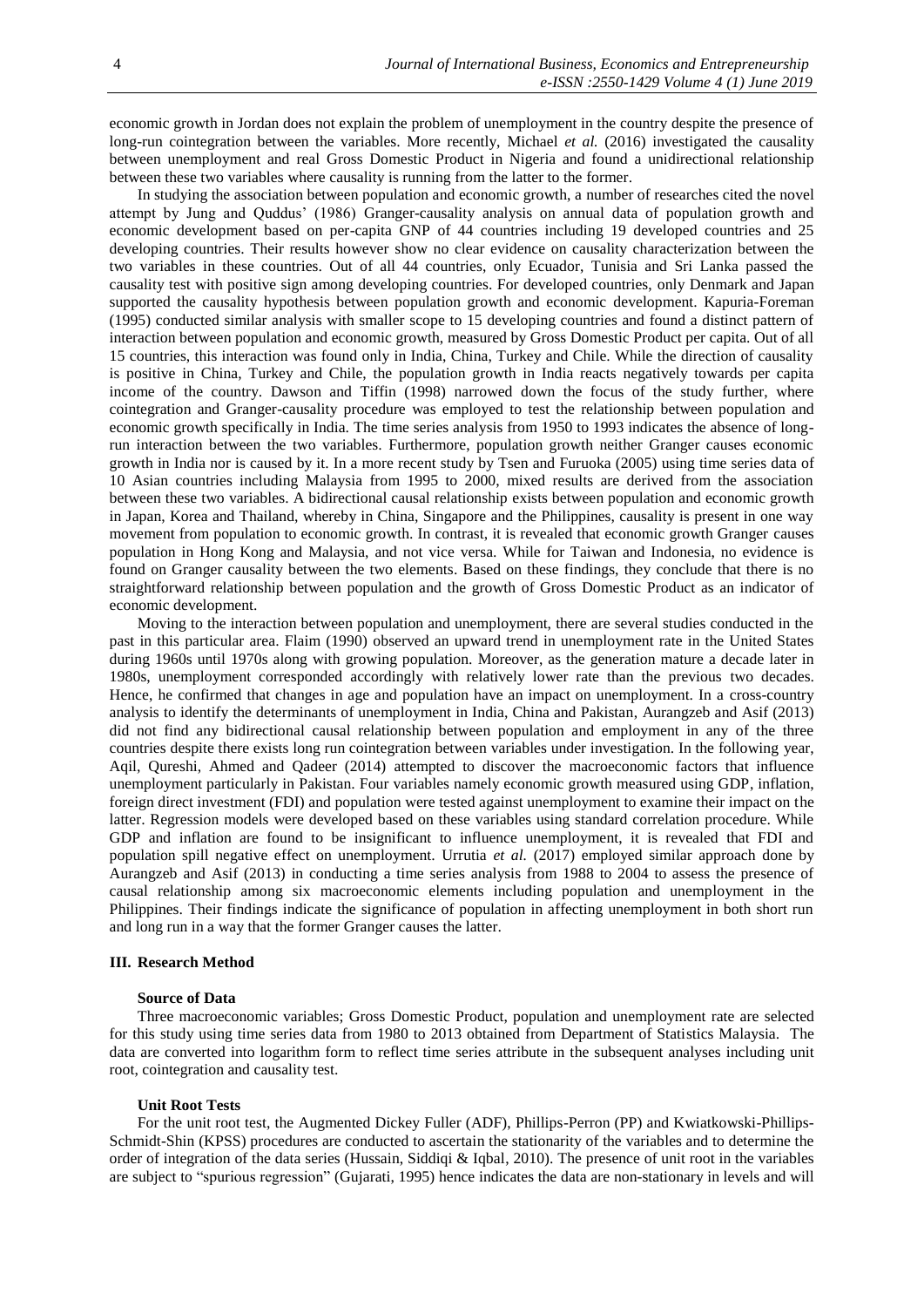be tested in first and second order difference. Michael *et al.* (2016) noted that stationary time series imply the reliability of the data series to predict future movement in economic activities.

#### **Cointegration Test**

The subsequent procedure involves Johansen-Juselius (JJ) cointegration test, with the purpose to investigate the long run interaction among variables, in a way two or more variables move closely together and eventually reach at equilibrium point (Michael *et al.*, 2016). In this test, the rejection rule of the null hypothesis happens when the t-statistic is bigger than critical value, or when the p-value is smaller than the chosen level of significance (Johansen & Juselius, 1990). According to Mahmud (2015), this test is "widely applicable for time series data with more than one cointegrating relationship".

# **Causality Test**

Once the long run cointegration is confirmed among variables, the next procedure of Granger-causality method takes place to determine the nature of relationship between two variables whether there exist bidirectional, unidirectional or no causal interaction between them (Michael *et al.*, 2016). In this procedure, we employed Vector Error Correction Model (VECM) to identify "the short run dynamics and cointegrating equation in data series" (Michael *et al.*, 2016) to achieve long run equilibrium. The VECM readings infer the changes in the dependent variable corresponding to the cointegration disequilibrium as captured by the errorcorrection term as well as changes in other explanatory variables (Mahmud, 2015). F-test for additional generating intervals and t-test for lag parameter error correction are used to identify the causes of short run and long run relationship respectively (Granger, 1986). The following equation illustrates VECM through VAR model constraints:

$$
\Delta Y_t = \sum_{i=1}^n A_i \Delta Y_{t-1} + \sum_{i=1}^y \varsigma i \Theta t - 1 + v_t
$$

The equation above demonstrates the variable Y<sub>t</sub> in the form of vectors, with A<sub>i</sub> and  $\zeta$ <sub>i</sub> serve as the parameter estimator,  $\Delta$  as the differential operator and  $v_t$  as the vector that explains the unexpected movement in Y. Any error correction cointegrating vector coefficient, r as derived from the Johansen maximum likelihood estimation is included in Θ.

#### **IV. Findings and Discussion**

## **1. Unit Root Test**

#### **Table 1(a) ADF Unit Root Test Results**

| <b>Augmented Dickey-Fuller (ADF) Test of Unit Root</b> |                   |             |               |       |  |
|--------------------------------------------------------|-------------------|-------------|---------------|-------|--|
| VAR                                                    | <b>Type</b>       | Level       | $1st$ Diff    | Order |  |
| <b>LGDP</b>                                            | Intercept         | 0.324539    | $-4.874001**$ | I(1)  |  |
|                                                        | Trend & Intercept | $-2.038309$ | $-4.877008**$ |       |  |
| <b>LPOP</b>                                            | Intercept         | 1.375257    | $-4.207565**$ | I(1)  |  |
|                                                        | Trend & Intercept | $-2.663708$ | $-4.287510**$ |       |  |
| <b>LUNEMP</b>                                          | Intercept         | $-1.141581$ | $-3.125200**$ | I(2)  |  |
|                                                        | Trend & Intercept | $-1.633154$ | $-3.116026$   |       |  |

# **Table 1(b) PP Unit Root Test Results**

| Phillips-Perron (PP) Test of Unit Root |                   |             |               |       |  |
|----------------------------------------|-------------------|-------------|---------------|-------|--|
| VAR                                    | <b>Type</b>       | Level       | $1st$ Diff    | Order |  |
| <b>LGDP</b>                            | Intercept         | 0.359119    | $-4.840920**$ | I(1)  |  |
|                                        | Trend & Intercept | $-2.038309$ | $-4.830368**$ |       |  |
| <b>LPOP</b>                            | Intercept         | 1.060011    | $-4.194894**$ | I(1)  |  |
|                                        | Trend & Intercept | $-2.591510$ | $-4.306156**$ |       |  |
| <b>LUNEMP</b>                          | Intercept         | $-1.623320$ | $-3.115705**$ | I(2)  |  |
|                                        | Trend & Intercept | $-2.062281$ | $-3.103555$   |       |  |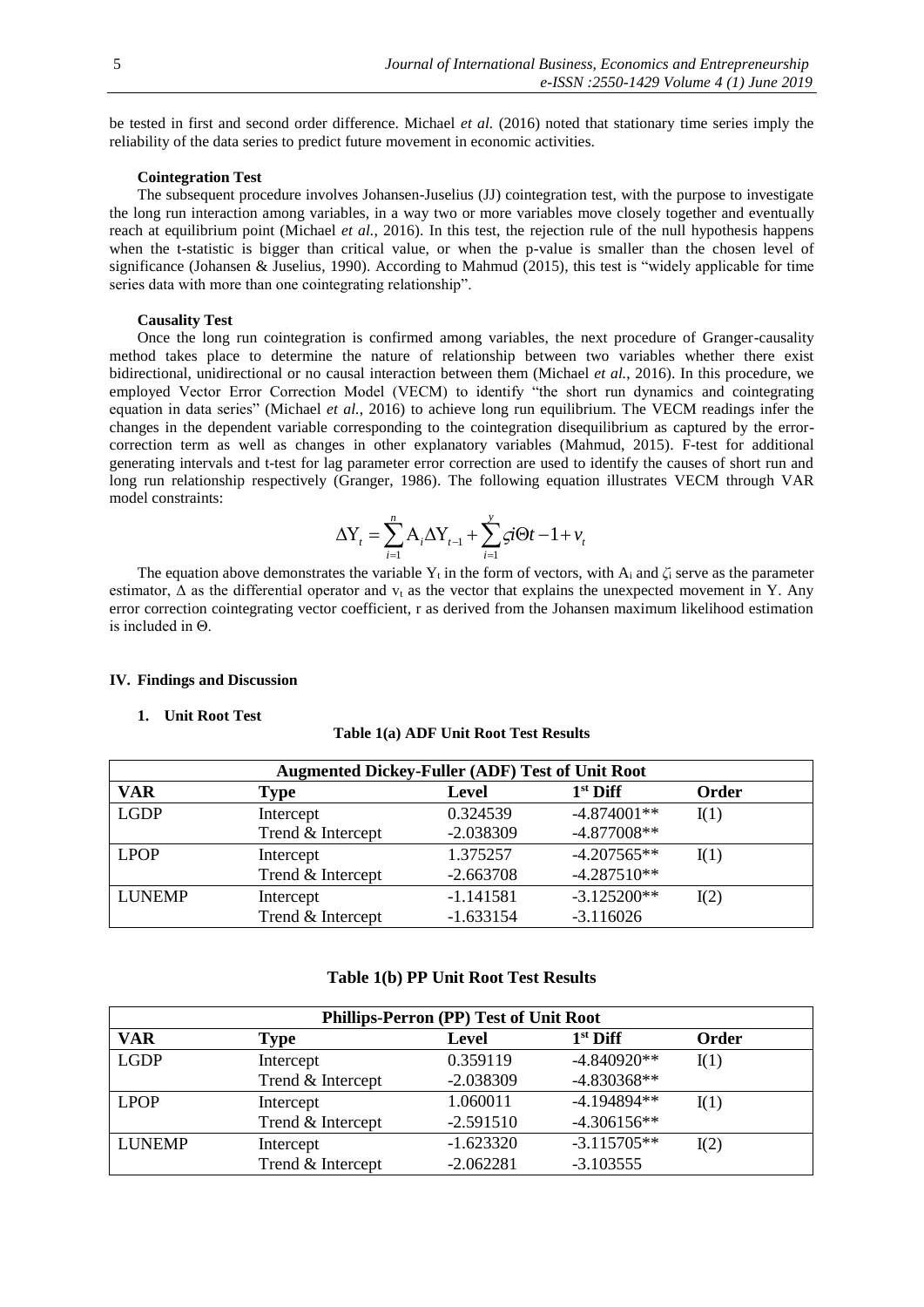| <b>KPSS Unit Root Test Results</b>                         |                   |              |            |       |  |
|------------------------------------------------------------|-------------------|--------------|------------|-------|--|
| Kwiatkowski-Phillips-Schmidt-Shin (KPSS) Test of Unit Root |                   |              |            |       |  |
| <b>VAR</b>                                                 | <b>Type</b>       | Level        | $1st$ Diff | Order |  |
| <b>LGDP</b>                                                | Intercept         | 0.735534     | 0.136429   | I(1)  |  |
|                                                            | Trend & Intercept | 0.088100     | 0.059380   |       |  |
| <b>LPOP</b>                                                | Intercept         | $0.662757**$ | 0.287487   | I(1)  |  |
|                                                            | Trend & Intercept | 0.138098     | 0.177268** |       |  |
| <b>LUNEMP</b>                                              | Intercept         | 0.322744     | 0.084477   | I(2)  |  |
|                                                            | Trend & Intercept | 0.074456     | 0.077293   |       |  |

**Table 1(c)**

Table 1(a), 1(b) and 1(c) unveil the results of stationary test from ADF, PP and KPSS unit root tests respectively. The integration order of each variable is identified at 5 percent level of significance. The (\*) symbol indicates that t-statistic value is higher than significance level and thus, implies that the null hypothesis is rejected at 5 percent level of significance. The results conclude that LGDP and LPOP are stationary at first difference while LUNEMP is stationary at second difference. All variables tested with ADF and PP are detected with unit root problem at level except for KPSS test. As the conclusion, LGDP and LPOP are I(1) variables while LUNEMP is I(2) variable.

# **2. Cointegration Test**

| <b>Table 2 Johansen and Juselius Cointegration Test Results</b> |                    |                   |                |               |                |
|-----------------------------------------------------------------|--------------------|-------------------|----------------|---------------|----------------|
| <b>Johansen-Juselius Test of Cointegration</b>                  |                    |                   |                |               |                |
| <b>Null</b>                                                     | <b>Alternative</b> | $\lambda$ max     |                | <b>Atrace</b> |                |
|                                                                 | $k = 1$            | <b>Unadjusted</b> | 95 percent     | Unadjusted    | 95 percent     |
|                                                                 | $r = 0$            |                   | critical value |               | critical value |
| $r = 0$                                                         | $r=1$              | 27.12330*         | 21.13162       | 33.17713*     | 29.79707       |
| $r \leq 1$                                                      | $r = 2$            | 6.015181          | 14.26460       | 6.053832      | 15.49471       |
| $r \leq 2$                                                      | $r = 3$            | 0.038650          | 3.841466       | 0.038650      | 3.841466       |

Note: k is the lag number, r is the number of cointegrating vectors,  $\lambda$ max =  $\lambda$ Max-Eigen value

The Johansen and Juselius (JJ) test was carried out based on cointegration technique. Gonzalo (1994) provides the optimal lag length for the Vector Autoregressive (VAR) to support JJ procedure through a likelihood ratio statistic for determining the cointegration rank. Based on Table 2, the computed test statistic value for both max and trace statistics are greater than the critical value of 95 percent. As a conclusion, there is one cointegrating vector detected for the tested model based on the suggested result of Max-Eigen statistic with 2-lag length that indicates there is long run relationship between the variables LGDP, LPOP and LUNEMP.

# **3. Causality Test**

| <b>Granger-Causality Test</b> |                             |              |                |             |           |  |
|-------------------------------|-----------------------------|--------------|----------------|-------------|-----------|--|
|                               | <b>Independent variable</b> |              |                |             |           |  |
| <b>Dependent</b><br>variable  | <b>ALGDP</b>                | <b>ALPOP</b> | <b>ALUNEMP</b> | <b>ECT</b>  |           |  |
|                               | $\chi$ 2 statistics         |              |                | Coefficient | t-ratio   |  |
| ALGDP                         |                             | 1.6772       | 1.6016         | 0.0417      | 0.5573    |  |
|                               |                             | (0.4323)     | (0.4490)       |             |           |  |
| <b>ALPOP</b>                  | 0.3448                      |              | 0.8970         | $-0.0084$   | $-2.3810$ |  |
|                               | (0.8416)                    |              | (0.6386)       |             |           |  |
| <b>ALUNEMP</b>                | 2.4862                      | 10.5313      |                | $-0.3120*$  | $-3.6654$ |  |
|                               | (0.2885)                    | $(0.0052)*$  |                |             |           |  |

The notation (\*) indicates that p-value is significant at 5 percent level of significance. The respective pvalues are recorded in parentheses. The \* at the ECT denotes the correct ECT.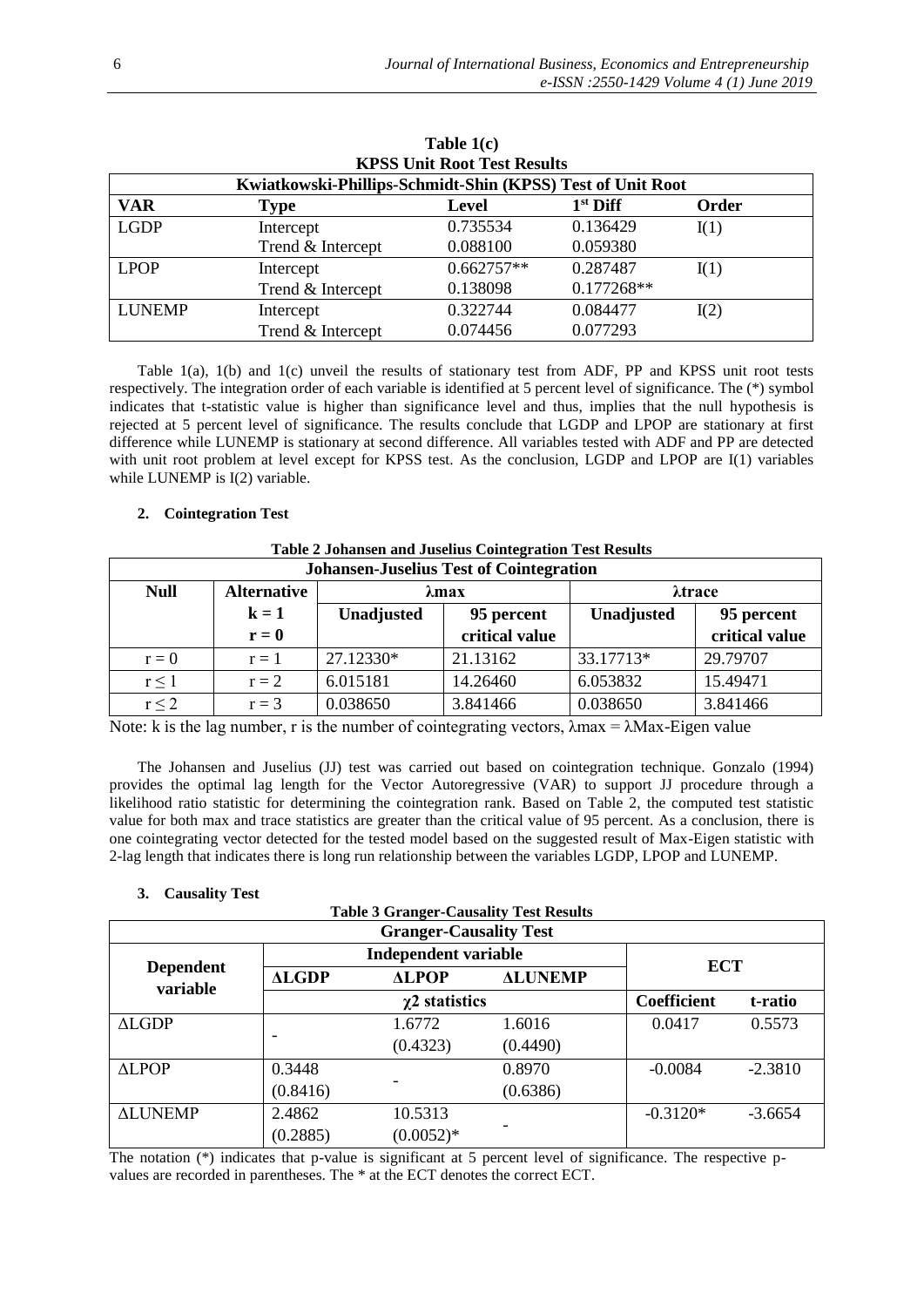Table 3 shows Granger-causality test results estimated through Vector Error Correction Model (VECM). In the short run, LPOP Granger causes LUNEMP at 5 percent level of significance. This result indicates the ability of the population variable in predicting the occurrence of unemployment in our research framework. Hence, the outcomes obtained by Aqil *et al.* (2001) and Urrutia *et al.* (2017) in their discussion of causality impact of population on unemployment by using similar analysis are consistent in the case of Malaysia. On top of that, the results reveal that LPOP share unidirectional relationship with LUNEMP. ECT represents the long run relationship that explains the speed of adjustment of the variables back to equilibrium level. The ECT of LUNEMP in the tested model is statistically significant at 5 percent level of significance. Thus, LUNEMP is the dependent variable within our tested framework. LUNEMP solely bears the effect from short run adjustment to bring about the long run equilibrium. The ECT coefficient of LUNEMP is -0.3120, which means that 31.2 percent of adjustment happens annually or in other words, it takes approximately 3.2 years for the model to achieve long run equilibrium. The causal relationship between LGDP, LPOP and LUNEMP is illustrated as follows:



Note:

LGDP  $\rightarrow$  LUNEMP implies one-way causality relationship at 5 percent significance level.

## **Figure 4. The causal relationship between LGDP, LPOP and LUNEMP**

#### **V. Conclusion**

Outcomes from our analysis unveiled the presence of causality effect between Gross Domestic Product, population and unemployment in Malaysia. It is revealed that population can be used as an element to forecast the problem of unemployment in the country. According to Aurangzeb (2013) in his research , he founds out that factor like populations growth might worsening the unemployment. This is because when there are too many people living in a country but too little amount of avaiable jobs, people tend not know what to do. Nano P. (2017) also found out that, in the long term, the relationship between population will significantly affect the number of unemployment. Therefore, past information on population contains the useful information to assist policy makers to predict and subsequently implement the necessary measures to curb the issue of unemployment in the country. In other words, along with the growing population, it indicates the likelihood of unemployment to occur after a certain period. The government of Malaysia has introduced a number of initiatives that are consistent with this situation. One of the existing implementations is the introduction of 1Malaysia Training Scheme (*Skim Latihan 1Malaysia*) in 2011 "to enhance employability and to equip graduates with the necessary skills" (Economic Planning Unit of Malaysia, 2017). This effort is seen as a noble initiative by the government to address the issue of unemployment while at the same time accommodates the needs of Malaysians through employment creation. Aurangzeb (2013) also suggested that training opportunities should be developed and the government also need to create job opportunities not only to educated people, but also for the uneducated people.Hence, with larger population expected to grow in the coming years, more initiatives such as entrepreneurial programs that incorporate the exposure to global market should be introduced to achieve the objective of reducing the level of unemployment in the country. An example of such programs is 'Young Entrepreneurship Program' that was introduced in Sydney in 2017 which provides professional guidance to the Chinese community in Australia to engage in a cross-cultural business environment. Throughout the program, participants were given intense hands-on experience to conduct their business across borders and capitalize on the lucrative marketplace between Australia and China (Xinhua, 2017). It is recommended that future studies in this area should include more elements in order to provide better illustration on the interaction between multiple macroeconomic variables. With the ever-changing state of the economy, the outcomes might differ from country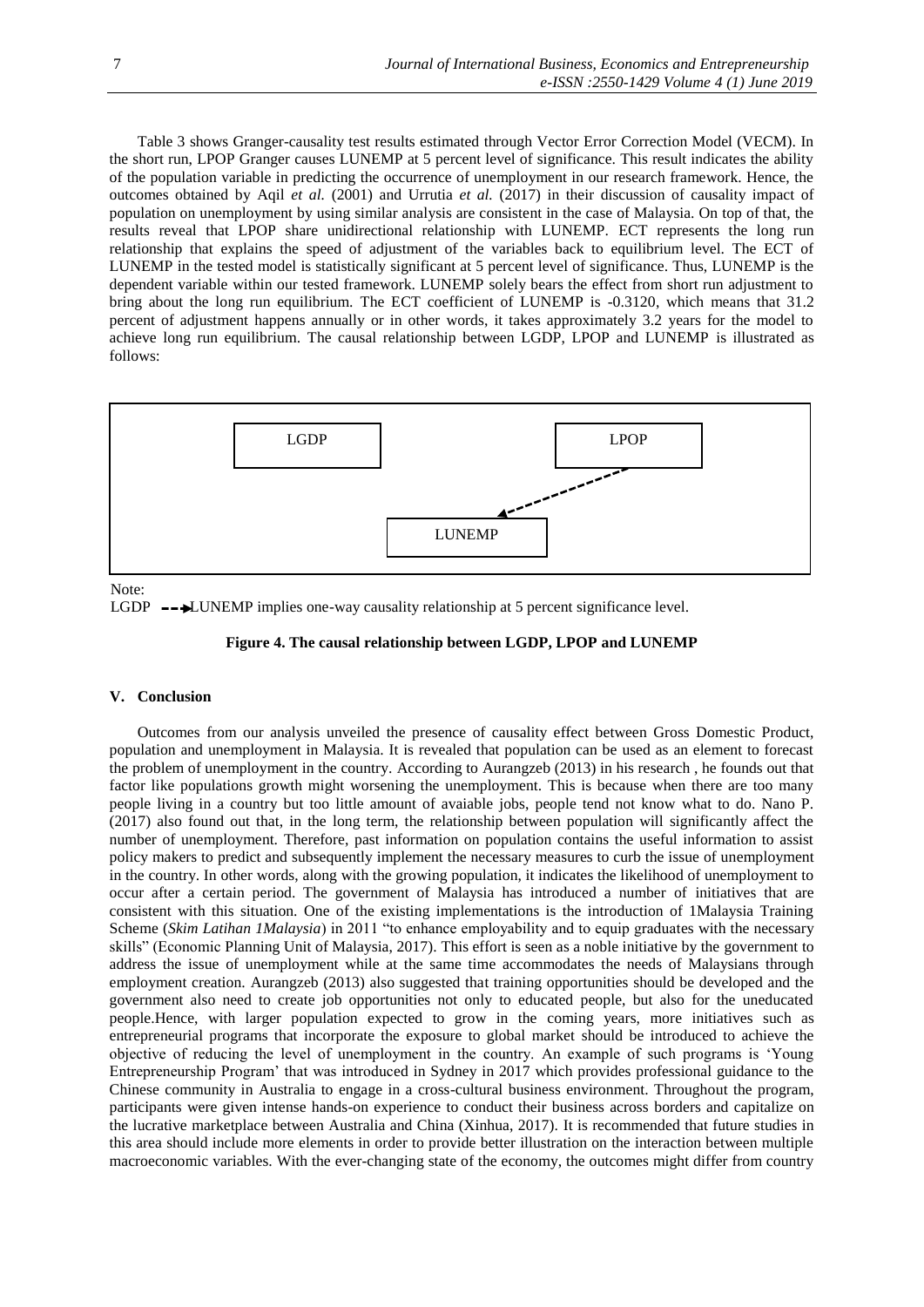to country, thus cross-sectional studies by geographic and economic regions can be conducted for benchmarking and comparison purpose.

## **References**

- Aqil, M., Qureshi, M. A., Ahmed, R. R., & Qadeer, S. (2014). Determinants of unemployment in Pakistan. *International Journal of Physical and Social Sciences, 4*(4), pp. 676-682.
- Athukorala, P. C. (2010). Malaysian economy in three crises. *Working Papers in Trade and Development,* Retrieved from http://rspas.anu.edu.au/economics/publications.php
- Aurangzeb & Asif, K. (2013). Factors effecting unemployment: A cross-country analysis. *International Journal of Academic Research in Business and Social Sciences, 3*(1), pp. 219-230.
- Dawson, P. J., & Tiffin, R. (1998). Is there a long-run relationship between population growth and living standards? The case of India. *Journal of Development Studies, 34*(5), pp. 149-156.
- Department of Statistics Malaysia. (2017). Gross domestic product third quarter 2017. Retrieved November 18, 2017,https://www.dosm.gov.my/v1/index.php?r=column/cthemeByCat&cat=100&bul\_id=M3ZGdXNNY TA4SExGWEhvb2F4T3ZEQT09&menu\_id=TE5CRUZCblh4ZTZMODZIbmk2aWRRQT09
- Department of Statistics Malaysia (2017). Time series data: Employment [Data file]. Retrieved from https://www.dosm.gov.my/v1/uploads/files/3\_Time%20Series/Malaysia\_Time\_Series\_2015/21Guna\_Ten aga.xls
- Department of Statistics Malaysia (2017). Time series data: National accounts [Data file]. Retrieved from https://www.dosm.gov.my/v1/uploads/files/3\_Time%20Series/Malaysia\_Time\_Series\_2015/01\_Akaun\_N egara.xlsx
- Department of Statistics Malaysia (2017). Time series data: Population statistics [Data file]. Retrieved from https://www.dosm.gov.my/v1/uploads/files/3\_Time%20Series/Malaysia\_Time\_Series\_2015/22Perangkaa n\_Penduduk.xls
- Economic Planning Unit of Malaysia. (2017). Introduction of 1Malaysia training scheme. Retrieved November 18, 2017, from http://www.epu.gov.my/en/sl1m/introduction
- Flaim, P. O. (1990). Population changes, the baby boom and the unemployment rate. *Monthly Labor Review, 113*(8), pp. 3-10.
- Gonzalo, J. (1994). Five alternative methods of estimating long-run equilibrium relationships. *Journal of Econometrics, 60*(1-2), pp. 203-233.
- Granger, C. J. W. (1986). Development in the study of cointegrated economic variables. *Oxford Bulletin of Economics and Statistics, 48*, pp. 213-228.
- Gujarati, D. (1995). *Basic Econometrics* (3rd Ed.) McGraw-Hill, USA. ISBN: 9757860557.
- Hussain, T., Siddiqi, M. W., & Iqbal, A. A. (2010). Coherent relationship between economic growth and unemployment: An empirical evidence from Pakistan. *International Journal of Economics and Management Engineering, 4*(3), pp. 288-295.
- Ismail, N. W., Rahman, H. S. W. A., & Hamid, T. A. T. A. (2015). Does population aging affect economic growth in Malaysia? *Prosiding PERKEM, 10*, pp. 205-210.
- Johansen, S., & Juselius, K. (1990). Maximum likelihood estimation and inference on cointegration with applications to the demand for money. *Oxford Bulletin of Economics and Statistics, 52*(2), pp. 169-210.
- Jung, W. S., & Quddus, M. (1986). Economic development and population growth: International evidence based on causality tests. *Analisis Economico, 1*(1), pp. 33-46.
- Kapuria-Foreman, V. (1995). Population and growth causality in developing countries. *Journal of Developing Areas, 29*(4), pp. 531-540.
- Kreishan, F. M. (2011). Economic growth and unemployment: An empirical analysis. *Journal of Social Sciences, 7*(2), pp. 228-231.
- Mahmud, M. A. (2015). Econometric model on population growth and economic development in India: an empirical analysis. *International Symposium on Emerging Trends in Social Science Research Chennai,* Retrieved from globalbizresearch.org/Chennai Symposium/conference/pdf/C539.pdf
- Michael, E. O., Emeka, A., & Emmanuel, E. N. (2016). The relationship between unemployment and economic growth in Nigeria: Granger causality approach. *Research Journal of Finance and Accounting, 7*(24), pp. 153-162.
- Munoz Moreno, R, Perotti, V., Revilla, J. E., Loayza, N. V., Teh Sharifuddin, S., Kunicova, J., Simler, K., Chuah, L. L., Habalian, R. A., Kim, Y. E., Amin, M., Testaverde, M., Rahardja, S., Kuriakose, S., De Luna-Martinez, J., & Campillo Diaz, S. (2016). *Malaysia economic monitor: the quest for productivity growth (English)*. Washington, D.C.: World Bank Group. Retrieved from http://documents.worldbank.org/curated/en/773621481895271934/Malaysia-economic-monitor-the-questfor-productivity-growth